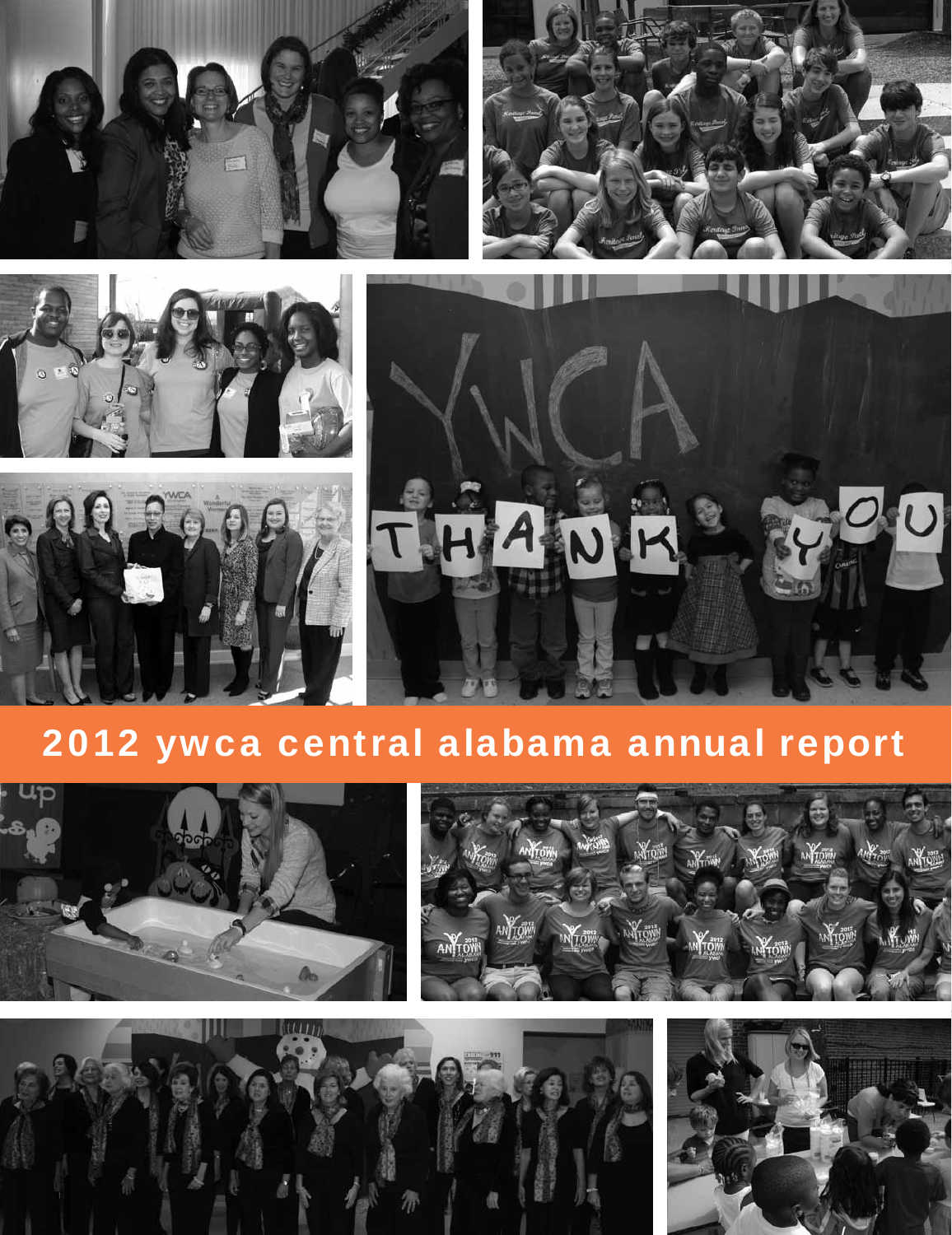#### our mission

YWCA Central Alabama is dedicated to eliminating racism, empowering women and promoting peace, justice, freedom and dignity for all.

### our vision

The YWCA Central Alabama's vision is to create a more caring community. The YW plays a leadership and collaborative role as it works to achieve positive change in the lives of individuals and in the community.

**"As my family planted for me, so do I plant for my children."**

**―The Talmud**

### The YWCA Family Tree – Strong Foundation, Fearless Future

On March 24, 2013, as the YWCA Central Alabama celebrates its  $110<sup>th</sup>$  birthday, we can't pass up the opportunity to reflect on the impact that this organization has had in the greater Birmingham community for more than a century. We invite you to journey with us as we take a nostalgic look at our YWCA "family tree" and join with us in celebrating our theme for the occasion – "Strong Foundation, Fearless Future."

Our roots go back to Maybelle Sloss and her Sunday School class in 1903 when each member committed to raise \$100 annually to support the YWCA as it fulfilled its mission to give "hundreds of noble working girls influences which will keep them sweet and womanly in adverse circumstances." Our roots also go back to 1912 when the  $8<sup>th</sup>$  Avenue Branch was established with over 800 members to provide recreational and vocational programs to the black women and girls in our community.

Over the years the YWCA family tree grew straight and tall because of the long term commitments of individuals, families and organizations in our community that supported its mission and invested in its programs. Courageous individuals, on our Board and in the community, helped this organization weather turbulent racial times in the 1960s and 1970s and pressure in the 1970s to move the facility out of downtown Birmingham to the suburbs. Thanks to strong leadership and commitment by both black and white women, by the end of the 1970s we had a stronger organization that chose to remain in downtown Birmingham and serve all of our citizens.

Today our tree continues to grow straight and tall due to the commitment of our Board and Junior Board members, our dedicated staff, our hundreds of energetic volunteers and the many organizations that support us every single day.

The branches of our family tree are represented by our programs, which are many and varied. Housing was the very first "branch" on our YW family tree and 110 years later is it still one of our strongest branches. In the 1980s we grew new branches on our tree – a child care program for low income families (1984), a shelter for women and children who were victims of domestic violence (1986), transitional housing for families who were leaving emergency housing and moving toward self-sufficiency (1987) and a child care program for homeless children living in area shelters (1989). In the 1990s, we added more housing units and established counseling, legal and support services for all of our clients. The new century gave us the opportunity to add social justice programs as another branch to our family tree.

A tree with deep roots, a strong trunk and healthy branches is not complete without producing lush foliage, beautiful blossoms or fabulous fruit. At the YWCA our foliage, our blossoms, our fruit are the lives we touch and the women, children and families whom we serve. The "Program Statistics" page in this annual report will tell you how much we did and how many we served. What it cannot tell you is how lives were changed because we were there.

We thank you for providing that "strong foundation" that brought us to this day and time and we thank you for your commitment to walk with us into our "fearless future."

Kathryn D. Harbert YWCA Board of Directors President

Suzanne 12

Suzanne Durham Cheif Executive Officer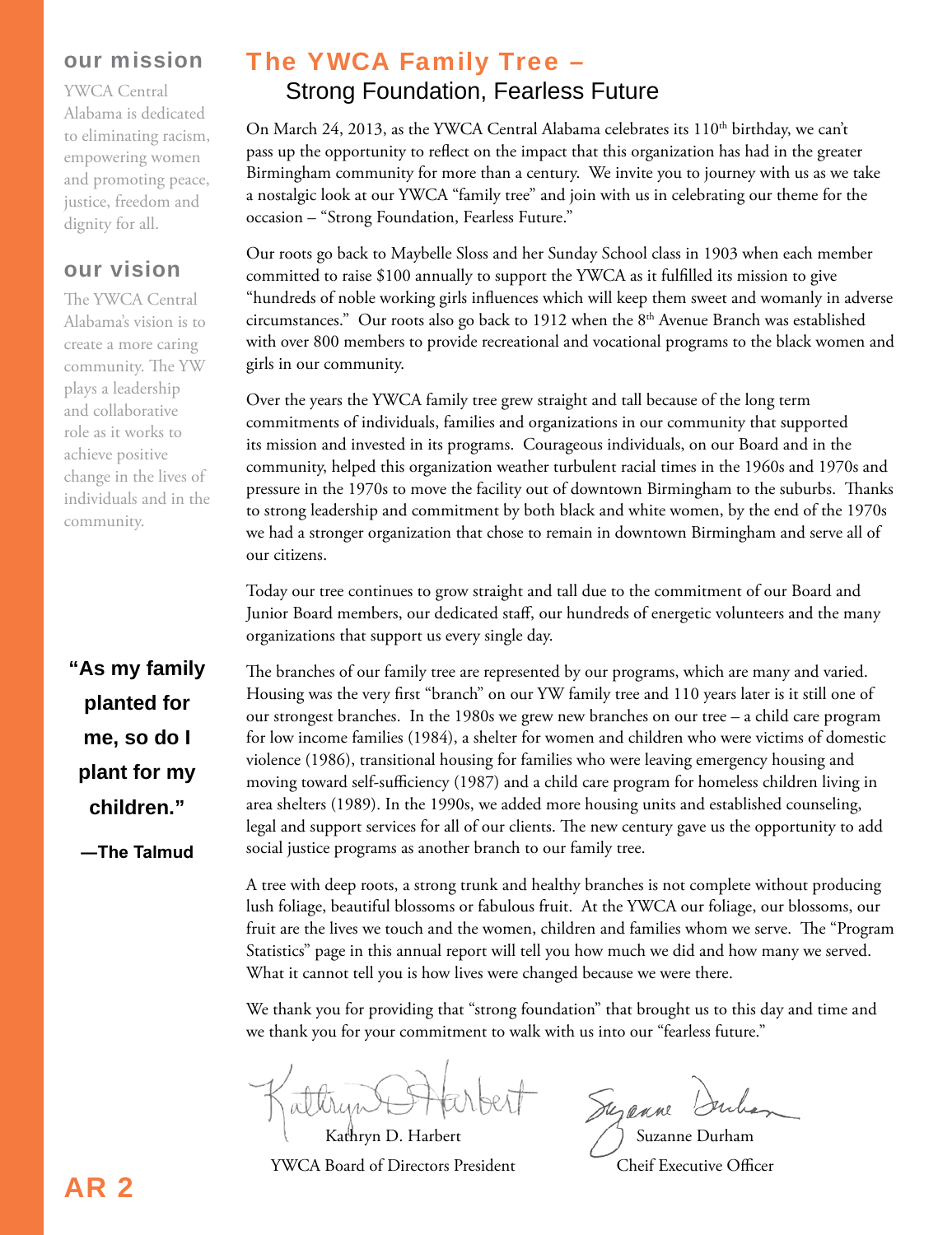# ywca boards

#### 2012 Board of Directors

Kathryn D. Harbert *President* Andrea G. McCaskey *Treasurer* Dalton Blankenship *Recording Secretary*

Carla S. Roberson *Vice President Development* Brenda Hackney *Vice President Finance* Lajuana T. Bradford *Vice President Planning* Margaret Brooke *Vice President Programs* Dr. Kathryn J. Hoar *Corresponding Secretary*

Gloria Webb Anderson, Dr. Sharon C. Bell\*, Barbara Blair, Debra Blaylock, Lisa Burton, Nancy S. Burton, Rosie M. Butler, Elizabeth T. Campbell, Myla Choy, Jan Clevenger, Sheri Cook, Kate H. Cotton, Paige Daniel, April Autrey Deal, Augusta S. Dowd\*, Jennifer Evans, Kelley Fitzpatrick, Dr. Virginia D. Gauld\*, Caroline Gidiere, Fran Godchaux, Nancy C. Goedecke, Debra H. Goldstein, Elizabeth H. Hutchins, Barbara Hutchinson, Ann Gunter Johnson, Margaret D. Jones, Sheryl Kimerling\*, Jamika Kirk, Ricki Kline, Lynn F. LaRussa, Faye Levin\*, Shannon Lisenby\*, Sireka Melton, Lisa Q. Miller, Teresa Zúñiga Odom, Laura Petro, Laura G. Poston, Susan Ritter, Kim J. Rogers, Amy Saag, Leah Scalise, Lisa J. Sharp, Joyce Spielberger, Jera Stribling, Yolanda N. Sullivan\*, Gwendolyn C. Swain, Valerie Collins Thomas, Jackie Tucker, Deborah F. White, Cheryl H. Williams, DeValerie Harry Williams, Bonika R. Wilson

Henrietta S. Emack, Ex-Officio Suzanne Durham, CEO \*Executive Committee

### 2011-12 Junior Board of Directors

| Jamika Kirk     | President                |
|-----------------|--------------------------|
| Holly H. Stiles | <b>President Elect</b>   |
| Latonia Harris  | Secretary/Treasurer      |
| Katharyn Lowry  | <b>Flower Sale Chair</b> |

Brooke E. Adams, Karly Allison, Mary Bradley Anderson, Annemarie Axon, Nancy Biggio, Latonia Y. Billingsley, Hallie Bradley, Kitty Rogers Brown, Nichole Cochran, Dana L. Cockrell, Noelle Cooper, Sheetal Cordry, Laura Sherling Dunning, Tammy M. Fincher, Liesel French, Rachel Fry, Anne Gauld, Mary Goodrich, Kaci Hamilton, Darlene A. Hartmann, Sissy Hembree, Beth Henderson, Crystal F. Hicks, Erica Hollins, Meg Cook Laney, Anne Lary, Emily Hess Levine, Regan Fisher Liggins, Bacarra Sanderson Mauldin, Jesalyn Parham McCurry, Harhonda N. Pinkney, Sheri E. Robinson, Meaghan Ryan, Bentley Sloan, Tracy B. Smith, Tracy Sproule, Erin K. Stephenson, Carrie Walthall, Amanda Starnes Welden, O. Tameka Wren

# ywca senior staff

Suzanne Durham, Chief Executive Officer Megann Cain, Director of Donor Relations and Communications Jennifer Caraway, J.D., Director of Domestic Violence Services Annie Caudle, Director of Building Services Jennifer Clarke, Chief Housing Officer Marie Freeman, Chief Financial Officer Delyne Hicks, Senior Director of Child Care Services Carolyn Howell, Chief Operating Officer Joan Witherspoon-Norris, Director of Social Justice

Kathryn D. Harbert



Carla S. Roberson



Brenda **Hackney** 



Lajuana T. Bradford



Margaret Brooke





Dr. Kathryn Hoar



Dalton Blankenship

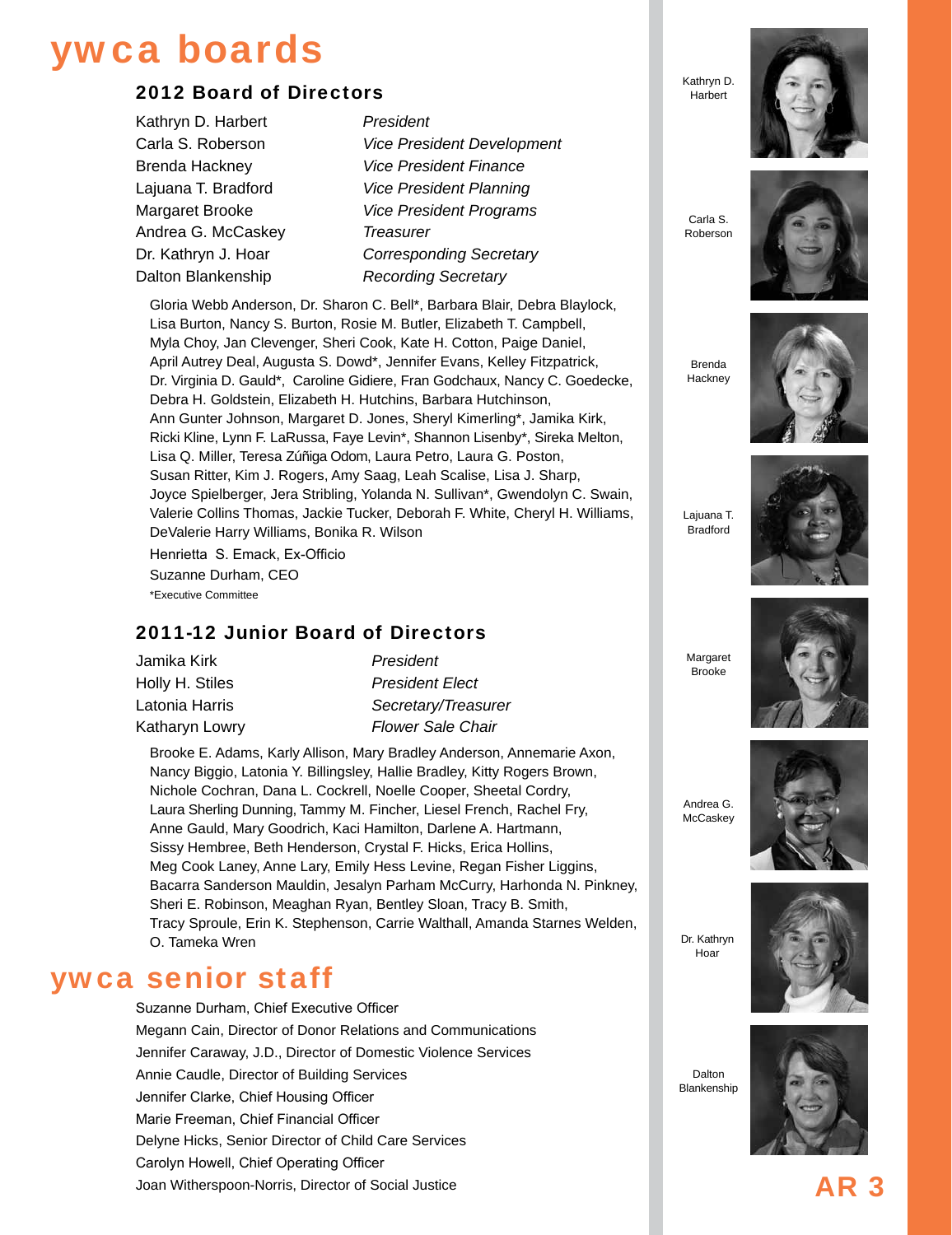# **2012 program statistics**

# domestic violence child care

64 victims of domestic violence reached in collaboration with Department of Human Resurces through SAIL (Special Assessment Intervention Liaison)

13,909 nights of shelter provided for 241 adults & 242 children

2,421 people provided with assistance through the YWCA Crisis Line

4,828 victims of domestic abuse provided with legal advocacy services

158 victims of domestic violence provided with legal assistance through the YWCA Family Law Center

695 women & 109 children provided with victim support group services

1,519 students in 15 schools reached through Healthy Relationships Program

4,682 days of care provided to 48 children in KIDS Korner child care center for children of homeless famlies

5,918 days of afterschool & summer learning provided to **91** children through the After-School **Enrichment Program** for children of homeless families

9,933 days of care provided to 77 children in Calico Corner child care center

# santa's workshop

224 children & 100 parents provided with holiday gifts, clothing and cheer through Santa's Workshop

# my sister's closet

307 prom dresses provided through the Prom Dress Giveaway

6,198 clothing items provided to 1,064 people through My Sister's Closet

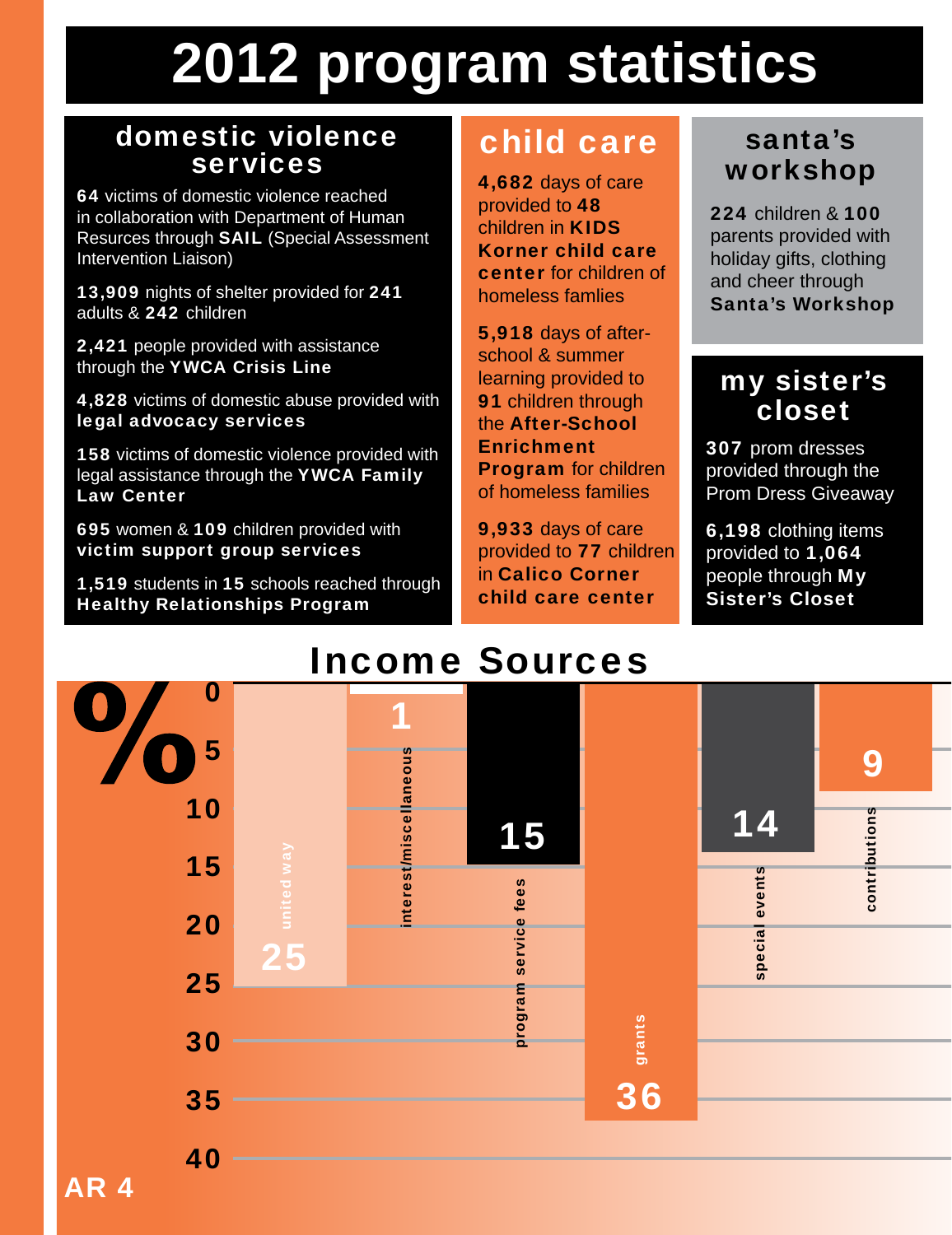4,200 hours of instruction, training & activities provided to 105 adults & children with assistance of 90 volunteers at the YWoodlawn Family Resource Center

18,421 nights of transitional housing for 54 adults & 52 children in 30 apartments Downtown & YWoodlawn

88,042 total nights of safe, decent & affordable housing provided to 339 individuals

1,960 nights of permanent housing property management for 7 low income families in Woodlawn on behalf of the Woodlawn Foundation

53,646 nights of permanent rental housing provided for 129 adults & 65 children in 92 apartments in Downtown & Woodlawn

4,392 nights of special needs permanent housing for 11 adults & 1 child in Jefferson & St. Clair Counties

1,464 nights of permanent housing for physically disabled individuals in 4 apartments in **Avondale** 

11,320 meals provided during 7,234 nights of emergency housing for 135 individuals & 38 families through Interfaith Hospitality **House** 

1,830 nights of permanent housing in a lease-to-own house for 2 adults & 3 children in Woodlawn

6,329 nights of permanent housing for 20 elderly residents in 18 apartments in Avondale and Rosedale

# housing **social justice**

42,066 hours of service to the YWCA, our partners and the community by 24 full time **AmeriCorps** members

66 high school students & 29 volunteers participated in Anytown Alabama, a seven day residential social justice leadership program through a collaboration with NCCJ

**75 people learned about Predatory** Lending in Alabama

11 school groups received training through Heritage Panel with a total of 272 students & 35 educators

281 runners participated in the Race Against Racism 5K in conjunction with the Ruben Studdard Celebration **Weekend** 

39 people provided with free tax preparation through a collaboration with the United Way

66 people attended Stand Against Racism to discuss Alabama's Immigration Law

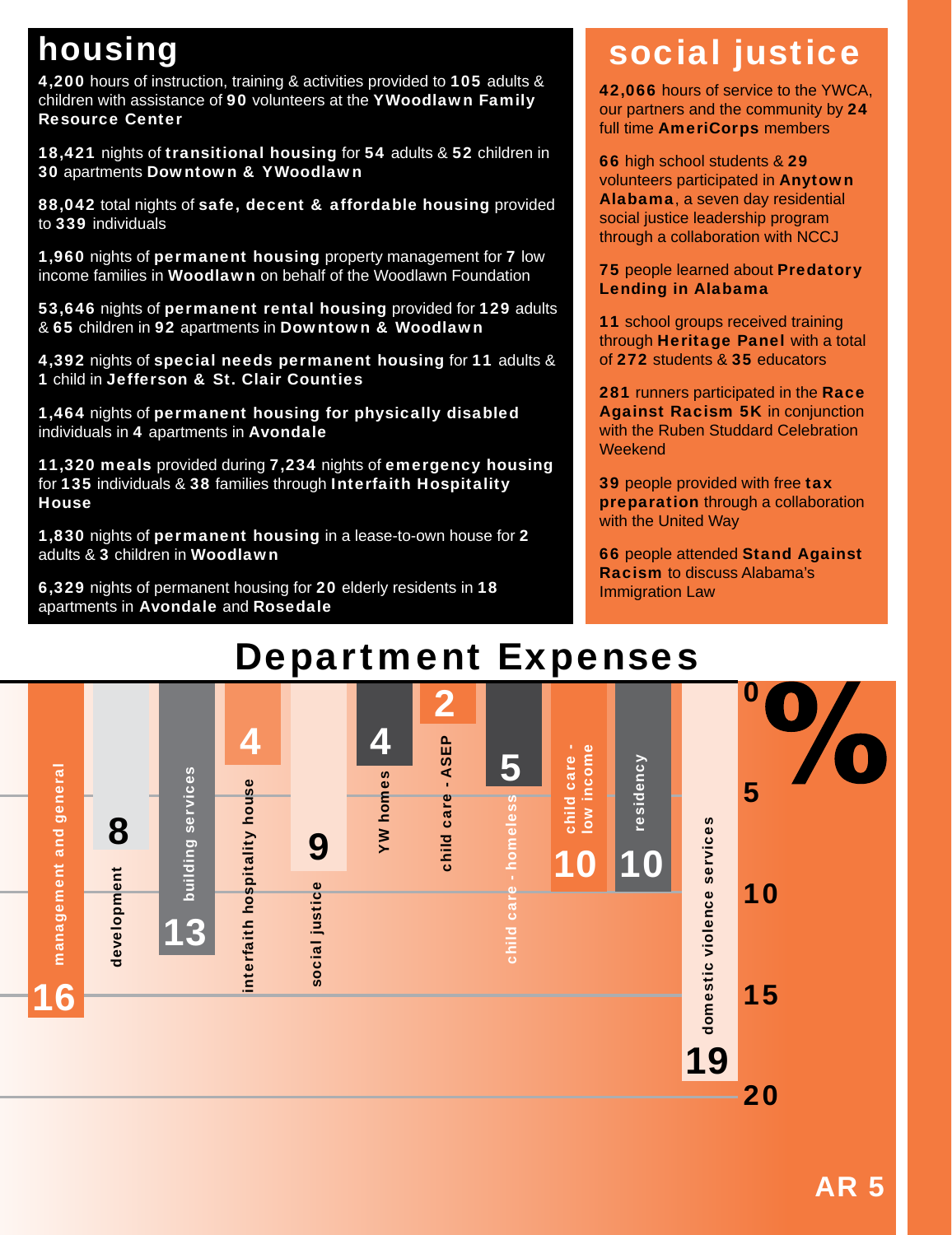All gifts, great or small are appreciated. Listed below are monetary gifts received in 2012. If we have inadvertantly left your name out, please accept our apologies and notify Megann Cain at 322-9922 or mcain@ywcabham.org.

#### **2012 Operational Grants**

Federal Emergency Management Agency

- U.S. Department of Housing & Urban Development
- US Department of Justice Legal Assistance to Victims
- US Department of Justice Safe Havens: Supervised Visitation and Exchange U.S. Department of Housing & Urban Development
- 
- U.S. Department of Justice
- Alabama Department of Economic & Community Affairs Victims of Crime Act Alabama Department of Economic & Community Affairs Violence Against Women Act

Lynn Baxley Ault Suzanne Bair Stephanie Banks Nina Barnes Pamela Baugh Judy Beatty

Dana B. Davis Mitzi Davis April Autrey Deal Martha R. DeBuys Judy Deegan Gloria Dennard Sue Dixon Augusta Dowd Russell Drake Patsy D. Dreher Mary Sue Durant Suzanne Durham

Alabama Department of Economic & Community Affairs State of Alabama General Fund

ServeAlabama-Corporation for National and Community Service

Alabama Department of Human Resources

Jefferson County Committee for Economic Opportunity Head Start

#### **After-School Enrichment Program**

Belk Foundation Birmingham Board of Education Crippled Children's Foundation John Everett Denton Joseph S. Bruno Charitable Foundation Mary Jane Meadows Melinda Underwood United Way VP Funds Woodlawn Foundation Inc

#### **Annual Friends Campaign**

Anonymous Bank of America Bottega Inc Craft O'Neal Family Foundation House of Electa Merck Partnership for Giving Mike & Gillian Goodrich Foundation Ronne and Donald Hess Foundation Stephens Foundation Stewart Fund Temple Emanu-El The Fonteneau Firm LLC Virginia and Crawford Johnson Fund Jill J. Abbott Susie Abbott Laura M. Abernethy McCauley Adams Wendy Adams Mamie Alexander Susan Emack Alison Evelyn Allen James Allen Gail C. Andrews Jenelle Andrews Jane Arendall John Armstrong Freddi Aronov Suzanne Ashe

AR 6

Alison Berman Martha Warren Bidez Tracey Bielen Katherine Bishop Barbara L. Blair Sheila Blair Kaki H. Blanton Mary M. Bledsoe Antonietta Bone Kimberly Boone Georgia Ann Boutwell Evelyn Bradley Lynn Briggs Pat Brown Lee Ann Bruno Barbara Brunson Derry Brice Bunting Anne Burnette Robin L. Burrell Sharon Burrow Lisa Burton Nancy Burton Catherine Bush Levoria Bushelon Ann Cade Fran Cade Arthur Ree Campbell Jim Cauthen Barbara Chapman Natalie Clements Jan M. Clevenger James Presley Cole Patsy Collat Susan C. Colvin Claudia Cook Betty Copeland Anne Couch Helen Crabtree Peggy Crone Nan Crow Nancy L. Crumpton Emily M. Curran Heidi Damsky Paige Daniel Vicki S. Daniels Caroline R. Darby Melissa Darden Oscar Dauphin Miriam R. Davies Alpha Davis

Alabama Office of School Readiness Pre-K Grant

- Office of Prosecutorial Services
	- Special Assessment Intervention Liaison/ Alabama Department of Human Resources
	- United States Department of Agriculture
	- Housing Prevention & Rapid Rehousing Program/Alabama Coalition Against Domestic Violence
	- Jefferson County Housing Prevention & Rapid Rehousing Program
	- Birmingham Board of Education
	- City of Birmingham Community Development Block Grant
	- City of Birmingham Emergency Shelter Grant
	- Alabama Department of Economic & Community Affairs City of Birmingham

Julia M. Goyer Shaun D. Gray Eleanor Griffin Barbara Guyton Brenda M. Hackney Kaci Hamilton Leigh Hancock Judith H. Hand William Hanlin Lila Hardin Sandra J. Harris Cathy R. Harvey

Joyce Kessler Sheryl Kimerling Patricia Kirk-McAlpine Ricki Kline Robin Kolber Sheri Krell Irene Ku Kathy Kyzer Cynthia Lamar-Hart Ann B. Lambert Rose Langford Marion S. Lankford



Kathryn Eckert Allyson Edwards Jill Jowers Edwards Dana Ellis Henrietta S. Emack Lisa Engel Ruth Engel Melba Epsman Marian Epstein Eleanor Estes Rebecca Eubanks Rachel Fargason Lynne Faulstich Barbara Fine Grace K. Finkel Deborah Fisher Karen Fitzpatrick Beverly J. Foster Nell B. Fredella Mary D. French William Gantt Cheri Gardner Anne Gauld Ethel Ellis Gibson Fran Godchaux Nancy C. Goedecke Debra H. Goldstein Mike & Gillian Goodrich Linda L. Gooldrup

Carleta R. Hawley Mildred Heath Ginger Held Jane Henderson Kathie Hiers Virginia Hillhouse Barbara Hirschowitz Kathy Hoar Tricia Holbrook Heyward C. Hosch III Melissa Howard Patricia Howard Carolyn B. Howell Madelynn Humphries Barbara Ann Hutchinson Mamie Hymes Berne Irwin Ellen Jackson Mattie M. Jackson Vail Jeavons Kelli Jetmundsen Ann Gunter Johnson Julie Jordan Esta Kamplain Nazha B. Kassouf LaVonda Keel Kay Kellum Karen N. Kennedy Lynda A. Kern

Anne LaRussa Lynn F. LaRussa Marilynn Leeds Faye Levin Jeannine C. Llewellyn Eve London Nancy Long Roberta Lowe Koko Mackin Lizy Matthews Cheryl Mayer Amy N. McCain Phyllis McCombs Roger McCullough Catherine McLean Patty McRoberts Anna McWane Jane Menendez Jennifer Miller Lisa Q. Miller Brenda Mills Helen Crow Mills Betsy Miree Sara Allen Moody Alisha Moore Elizabeth Morrison Martha Morrow Elaine Mosley

Lamar Larrimore

Jefferson County Board of Education - Emergency Shelter Grant Jefferson County Emergency Shelter Grant Allstate Foundation Belk Foundation Birmingham Bar Foundation Joseph S. Bruno Charitable Foundation Crippled Children's Foundation Estelle S. Campbell Charitable Foundation The Mike and Gillian Goodrich Foundation Alabama Law Foundation Junior League of Birmingham Protective Life Foundation Henry G. Sims and Henry U. Sims Memorial Fund Mary Kay Foundation

Kathy Mouron Kathy Myatt Cheryl Nelson Katherine J. Nielsen Nancy Noble Meg McGriff North Susan Nuckolls Annetta W. Nunn Ruth B. Ozment Lynlee Wells Palmer E. W. Parish Jenni Parker Valerie Pasche Lenora W. Pate Anil Patel Bipin Patel Virginia Patterson Renee Peacock Alice Petro Laura Petro Karen Piassick Mary Kay Pickering Diana Plosser Claire H. Puckett Marian Radwin Minnie Rast Judy Rotenstreich Amy Saag Nancy M. Sales Deb Sanders Beth Schaeffer Lynn Shebs Frances B. Shepherd Teresa Shufflebarger Tanya Shunnara Margaret S. Shuttlesworth Pam Siddall Lynne Simmons Jackie Simons



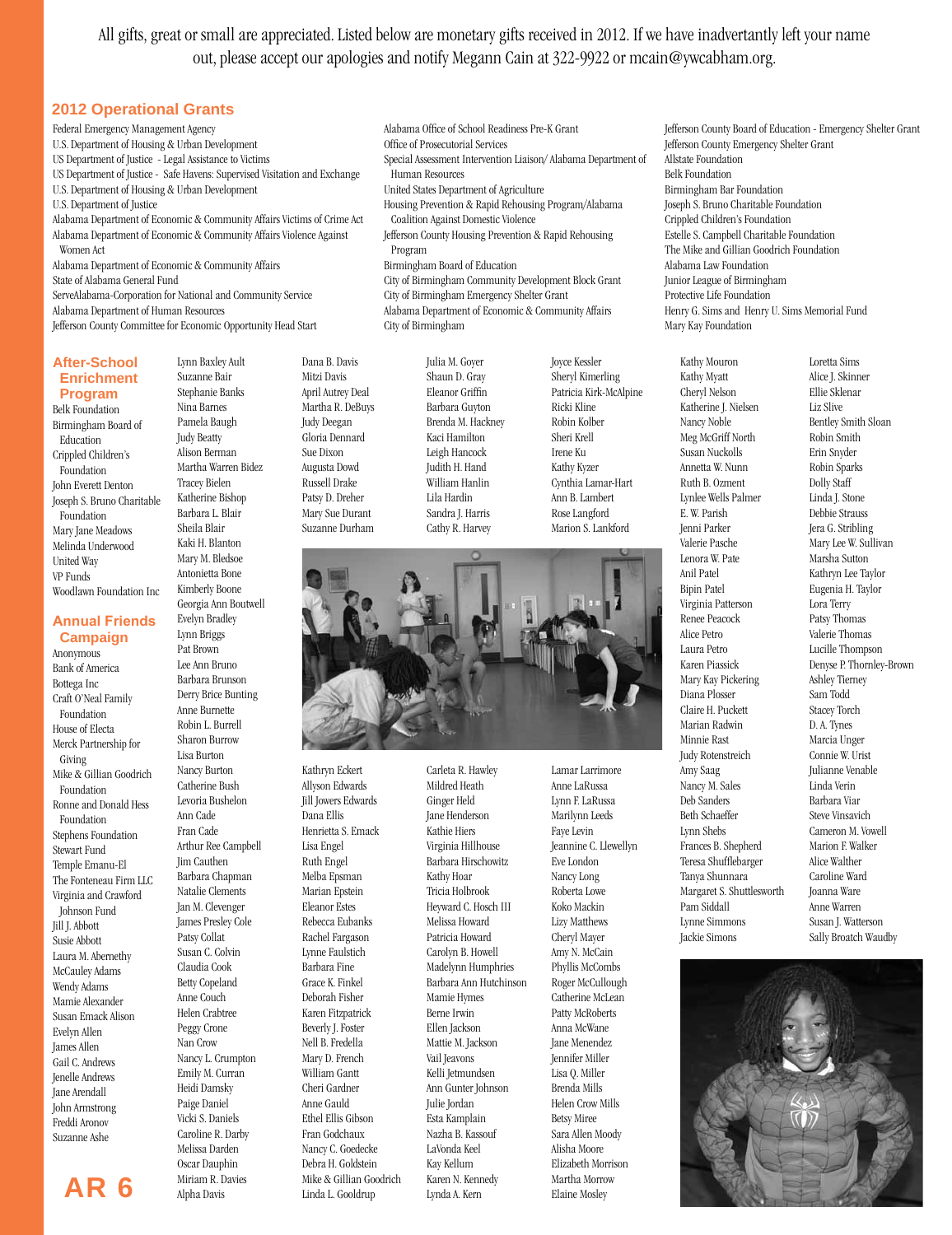Leslyn Weathers Pat Weil Brenda Weinstein Deborah F. White Dell Witcher White Kitty White Beth Wilder Alice McSpadden Williams Cheryl Williams James S. Williams Raymond Williams Hunter Williams Jennifer Willings Bobbie Winfree Anne R. Yuengert

#### **Capital Campaign (donations received**

**in 2012 only)** Alabama Power Foundation

Altec/Styslinger Foundation BBVA Compass Dalton F. Blankenship Elna R. Brendel The Burrow Family Foundation Megann Bates Cain Elizabeth T. Campbell Carlisle Family Foundation Dunn French Foundation Energen Corporation Rachel Estes Catharine C. Friend Fran Godchaux The Hackney Foundation Margaret Head Beverley Hoyt Faye Levin McWane Inc Dorothy Mueller O'Neal Steel Pleiad Foundation Harold W. Ripps Susan Ritter Yolanda N. Sullivan Scottie Vickery Vulcan Materials Company Anne R. Yuengert

#### **Child Care Services**

William Burns Govern's Pre-K Class C. Eugene Ireland Foundation PNC United Way

#### **Domestic Violence Services**

State of Alabama The Allstate Foundation Alabama Law Foundation Inc Erica Austin Baker Donelson Bearman Caldwell & Berkowitz PC Birmingham Bar Association Jane H. Brock Richard Carmody Chapel in the Pines City of Birmingham Cultral & Educational Advancement Foundation Melody Eagan Ronald Eason

Ely & Isenberg LLC A. David & Mona Fawal First Congregational Church Karl Friedman Georgia Sullivan Haggerty Madeline Haikala Alicia Haynes Jackson Lewis Jothany James Jefferson County Jason Jordan Tom King Jr. Lightfoot Franklin & White LLC James Lloyd Mary McWhirter Nancy A. Miller-Borg Dorothy Mueller Jack Neal Office of Prosecution Services Lana Olson Pell City First United Methodist Andrea Bailey Powers Presbytery of Sheppards & Lapsley Protective Life Corporation St. Lukes Episcopal Church Jenae Staples Time Warner Cable Trussville United Methodist Women United Way

Tamika Arnold Sharon Barnett BBVA Compass Birmingham Jewish Federation William I. Black Michele Blackmon Debra Blaylock Virginia Bonham Borland Benefield PC Bob Boylan Elna R. Brendel Maggie Brooke Virginia Burnum Carol Butler David Cain Megann Bates Cain Candlelight Dance Club Holly Caraway Jennifer Caraway David Carpenter Annie L. Caudle John T. Cotton Susan S. Creel Susan Dasher Holly DeBuys Torrey S. DeKeyser Annette Drummonds Katheryn C. Dunn Laura S. Dunning Suzanne Durham Angie Eddings Employees of AT&T Employees of BBVA Compass

Wendy Johnson Leigh A. Kaylor Jamika Kirk Jennifer Kopf L. Kianoff & Associates Inc Meg Cook Laney Helen Shores Lee Faye Levin Mallie and Glenn Ireland Foundation Marketry Inc Samantha Masdon Gabrielle Matese Mays Bend Ladies Club Betsy Hunter McGuire Mildred Clotfelter Doggett Charitable Fund Nancy A. Miller-Borg Abbie Montgomery Angela Scott Moore Susan Perhacs Barbara H. Moore Carole Ann Moorer Dorothy Mueller Kathleen G. Nelson Kara Newby Denise Nichols Teresa Zúñiga Odom Lynlee Wells Palmer Mary Anne Parks-Antonio Mary A. Patterson Susan Perhacs Daphne Powell Prudential Foundation Matching Gifts Program



Lora A. Terry LaToya Thomas Alyson Fuqua Tucker Virginia Walker Jones Wells Fargo Foundation Adrian A. Westfall Cheryl Williams Ora Williams Joan Witherspoon-Norris Patricia S. Wood David Woods James Wooten Anne R. Yuengert

#### **Honorariums**

Susie Abbott Laura M. Abernethy Alabama Planned Giving Council



Robert Vance Jr. Verizon Wireless Virginia A. Vinson Winn-Dixie Women's Junior Chamber Laura Woodruff Zonta Club of Birmingham

#### **Flower Sale**

Alabama Power Foundation Brookdale Senior Living Inc Maggie Brooke Wynter Byrd Regions Financial Corporation Mickey Whaley Lynn Petty Williams **General**  Joseph Matthew Globetti Debra H. Goldstein Gillian W. Goodrich K T Hamilton Terry T. Hamilton Cristin Henderson Claudia Hendley Delyne Hicks Holly Hilton Cynthia Hodges Carolyn Howell Barbara Ann Hutchinson

#### **Contributions** Alabama Power Foundation

Allstate Giving Campaign Gloria Webb Anderson Cathy Ivey Jack and Jill of America Inc - Birmingham Chapter

Prim Escalona Elizabeth Farrar Jane G. Feagin Judy R. Feagin Charles Flores FOOTMAD Marie Freeman Virginia D. Gauld

Patricia Raczynski Jane Raulerson Razoo Foundation Sheri Robinson Sanqunette Ruffin Amy Saag Saks Fifth Avenue Pat Sandlin Michael Schafer Paul J. Sharbel Jackie Simons Fern Singer Christian N. Smith Deborah Smith Jane Smith J. Hunter Stanley Erin Kendrick Stephenson Joseph G. Stewart Holly H. Stiles Sandra Watkins Strode Danny Sweet David Talley IV Lillis Taylor

Celia Alison Edward T. Anderson Glory Angell Trudy Bagwell Tasha Bates Nina Botsford Michael Bradley Jamie Broday Roxie Brown Lucie Bynum Fran Cade Christie M. Callea Elizabeth T. Campbell Butch Clayton Kathleen A. Collier Anne Couch Robert M. Couch Nan Crow Lavida Cruse Virginia Daily April Autrey Deal Sue Dixon Jenna Dorlon

Linda Ferguson Dugins Sue Eberhart Fifth Third Bank Jeffrey R. Fisher Pat M. Forman Linda M. Gaffney Romaine Gaffney Patricia G. Gilbert Roxanne Given Nancy C. Goedecke Gillian W. Goodrich Miller Gorrie Eleanor Griffin Brenda M. Hackney Jeanette K. Hancock Kathryn D. Harbert Anne H. Hightower Heyward C. Hosch Jr. Heyward C. Hosch III Tessa Thrasher Hughes Carol Hunter Rosemary Wool Jones Carmine Jordan Katherine Kettig Sandra R. Killion Sheryl Kimerling Ricki Kline Joelle Kunkel Becky Lary Shannon B. Lisenby Lynn Lloyd Gina Long Nancy Long Longshore Buck & Longshore Sue Ellen Lucas Patty McRoberts Jane Mullins Beatrice S. Noble Nancy Noble Marilyn S. Pipkin Maibeth J. Porter Sallie Pradat Mary Jim Quillen Vickie Rader Sue Ratliff Jeanne Rogers Eva Rushton Kathy Rutledge Amy Saag Julia Schieve Sharp Realty & Management Company LLC Peggy Sington Garland Smith Hatton C.V. Smith Lochrane Coleman Smith Louis Price Smith Cynthia Sproull Joan Starnes

Peppi Talley Lora Terry

Kate Watson Claude White Cheryl Williams Betty Yoe Alan K. Zeigler

#### **Interfaith Hospitality House**

Avondale United Methodist Church Avondale United Methodist Women Elna R. Brendel Canterbury United Methodist Church Cathedral Church of the Advent Ann Cayley Jennifer Clarke Patsy Collat E. F. Cusick Jr. Estelle S. Campbell Charitable Foundation Alice Goepfert Joe Piper Inc William C. McDonald IV Muje Life Martha Reeves

#### **KIDS Korner-Homeless Child Care**

Crippled Children's Foundation JCCEO-Head Start Sidney H. Powers United Way

#### **KIDS Korner Luncheon**

Elizabeth Adams Alabama Pain Consultants Claudette Alford Andrea Anderson Lili Anderson Mary Bradley Anderson Jennifer Ard Pam Autrey Callen Bair Nancy C. Baker Baker Lamps and Linens Mary Sue Baldwin Burch Barger Marylon Barkan Jeanne Barlow Rhenda Barnes Wendy W. Barze BBVA Compass Bank Jenna Bedsole Mary Colleen Beers Sarah Benton Sandy Berglund Julia Bevill Nancy Biggio Patricia Birchfield Lana Blackmon Shirley Blackwell Sela Blanton Blue Cross/Blue Shield of Alabama Elizabeth A. Bontly Leesa Booth Crystal Bowles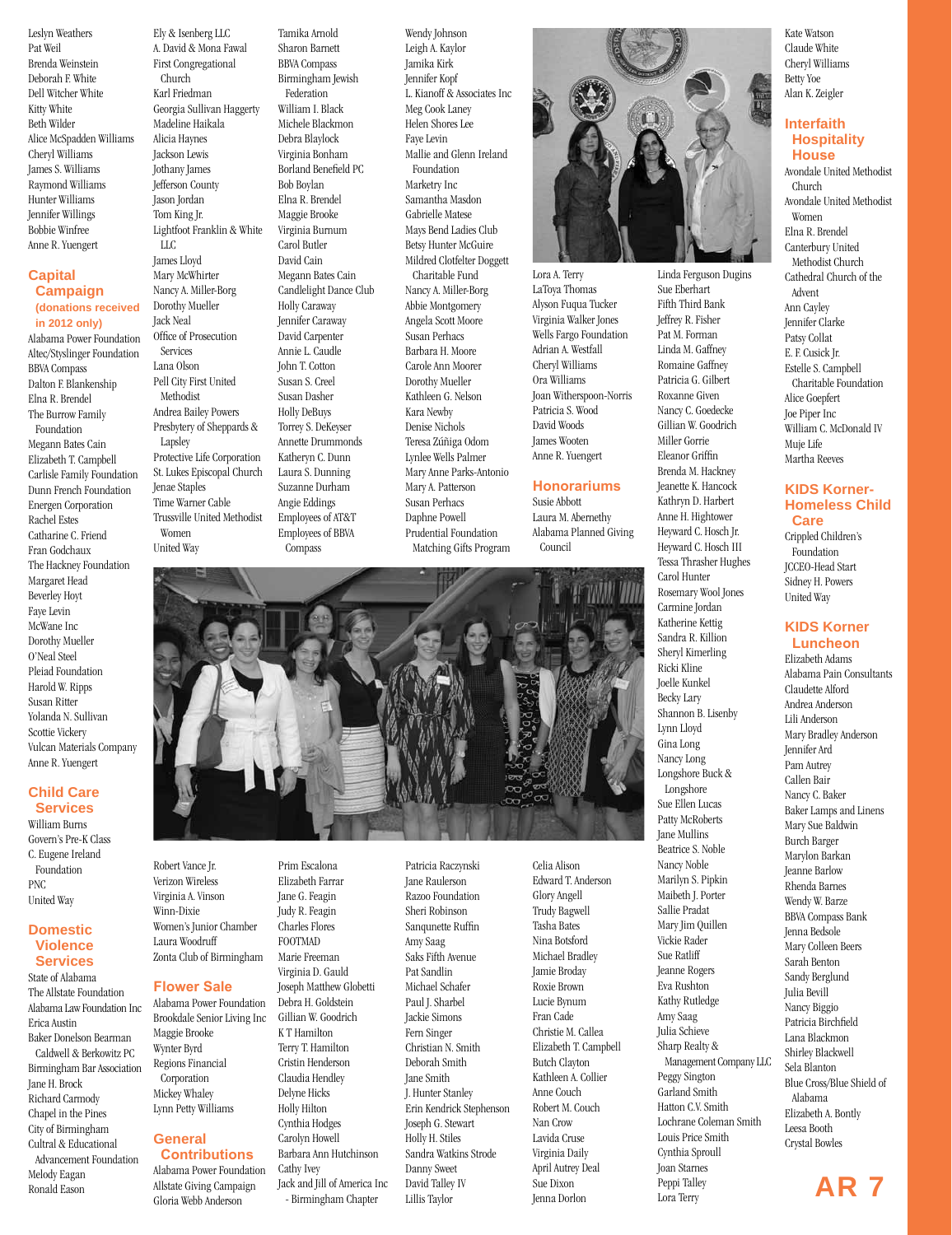Catherine Boyd Floranne Boyd Bradley Arant Boult & Cummings LLP Marcie P. Braswell Dawn Brian Bridgeworth Financial LLC Melissa Brisendine Donna Brock Maggie Brooke Leslie Brooks Brookwood Medical Center Betty Broome Betsy Brown Cindy K. Brown Kitty Brown Jennifer Browning Debbie Bryan Julie Bryant Leila Buehler Elizabeth Burgess Ashley Burleson Joanna Burleson Patsy Burns Lisa Burton James Bussian Wynter Byrd Peri Cabral Julia Caddell Mary Beth Cannon Joan Cardwell Crissy Carlisle Margaret B. Cassimus Jennifer Chandler Patsy Chandler Mariah Nowlin Chapman Emily Christian Donna L. Christian Kimberly Clay Clay Stiles Family Fund Allison Collier Rebecca Collier Jeanne Collins Contri Brothers Jenny Cooney Julia Boaz Cooper Donna Coppedge Lisa Gooldrup Costanzo Laura Cox Crippled Children's Foundation Margaret Cross Marc Curles April Curry Hope Dahlke Paige Daniel Stacey Davis Scott Davis Taylor Davis April Autrey Deal Valerie Dean Embree Deason Joyce DeJonge Lauren C. DeMoss Dianne DeShazer Laura Dillion Carrie Martin Donaldson Jessica Kirk Drennen Debbie Drummond Susan W. Dulin Julia B. Dunne Laura S. Dunning Edgar's Bakery Camille A. Epps

## AR 8

Sue Hall Esleck Pam Eubanks Rebecca Eubanks Jennifer Evans Heather Fann Tammy Fincher Deborah Fisher Katonia Foster Walton Foster Nancy Fouad Charlotte Fox Liesel French Sherri Friday Erica Gaines

Center Illges-Chenoweth Foundation Harriett Ivy Kimberly Jackson Laura James Barbara B. Jones Deborah Jones Amy Jordan Kristin Julbert LaVonda Keel Michelle Kempwerth Stephanie Kennedy Diane Kent

Jeanne P. Monk Kay Moore Kelly Morrison Jennifer Morthland Dorothy Mueller Susan Murdock Sandy Murvin Jan Naccari Dee Dee Newton Jeane Marie Nichols Tom Norris Pat Numnum Melissa Oliver Pam Orth

Susan Silvernail Cathy Simon Ann Dial Sims Anne Siple Dorothy Smith Jennifer Smith Samantha Smith Tracy B. Smith Leigh Smyth Jennifer Sneed Karen Spencer Tracy Sproule Tom Spurlock Karen Stafford

Martha Walthall Clayton Walton Henry B. Ware Susan Warren Marian Washburn Rachel E. Watkins Jenny Watts John T. White Tracy Wiedmeyer Leah Wiggins Yulonda Wilhoite Cheryl Williams Heather Williams John Williams



Carla Burton Gale Anne Gauld Caroline Gidiere Rita Gilbert Pat Gissell Shereen Glover Cara Gober Cinda Goldberg Elizabeth C. Goodrich Leigh Anne Haas Anne Morris Hackney Susan Hackney Robin Hamm Scot Hansen Rhonda R. Hardwick Robin Harper Melany Harrelson Latonia Billingsley Harris Wayne Harris Penney Hartline Ashley Hattaway Julia Hawkins Rebecca Hawkins Carleta R. Hawley Desmond Hawthorne Mary Margaret Head Anna Lu Hemphill Noelle Herren Crystal Hicks Paige Hockman Cynthia Hodges Erica Hollins Lauren Holmes Honda Manufacturing of Alabama LLC Heyward C. Hosch III Kathy Huckabay Courtney Huesman Ashley Hugunine Huie Fernambucq & Stewart LLP Angie Hunsucker IBERIA Bank IBM Employee Services

Anne Kettig Tenika Kidd Jennifer B. Kimble Jimmie King Jamika Kirk Laura Kitchens Ricki Kline Mary Koch Irene Ku Kim Kuhn Carolyn Lam Polly Lamar Cynthia Lamar-Hart Leitman Siegal Payne & Campbell Lincoln Financial Group Foundation Shannon B. Lisenby Sherry Lockhart Holly Lollar Leah Lovette Carol Lowry Katharyn Lowry Jamee Lutz David Malone Lynette Mantooth Joy Martucci Sondra Massengale Rob McCallum Debbie McCorkle Jeff McCormack Sara McDonald Karen McFarland Dawn Gardner McGlothan Michelle McHugh Sheila O. McKenna Meredith McLaughlin Ann D. McMillan Meredith McMillan Linda McQueen Claire Melchiori Kay Miller Kelly Moffatt

Meg Kerr

Sandra Owens Susan Padgett Alicia Pangman Mary Martha Parisher Andrea Parker Gaynell Parks Leslie H. Passafiume Susan Patridge Barbara Patton Suzanne Paulson Jessica Payne Sarah Payne Lauren Pearson Laura Pemberton Leigh D. Perry Elizabeth Pharo Hamilton Pounds Mandy Powell Susie Pugh Kathie Ramsey Laura Randle Kate Ray Britt Redden Regions Financial Corporation Revenue Discovery Systems Caroline Reynolds Betsy Richardson Shannon Riley Greg Robinson Sheri Robinson Janie Mac Roe Kay Roller Bridget Rose Johanne Rosene .<br>P. J. Rossi-Boren Holly Roth Christianna Roussel Michelle Rushing Emily Scarbrough Jennifer Segers .<br>Melinda Sellers Jeanne Shearer

Kim Starling Sumner T. Starling Connie Stein Allison Stephens Michael E. Stephens Janet Perry Stewart Shannon Stewart Nikki Still Robert A. Studin Yolanda N. Sullivan Michelle Surber Tacala LLC Target Corporation Kelly Taylor Kendra Thomley Martha Thompson Laura Tomlin Kathy Tracy Eleanor Trafton Jackie Tucker Donna Tyner VP Funds Elizabeth M. Vaughan Sandra K. Vollman Vulcan Materials Company Cary Tynes Wahlheim Carrie Walthall



#### **Purse & Passion** Janet Aarons

Susie Abbott Louise Abroms Anne-Marie Adams Brenda B. Adams Carolyn Adams Elizabeth Adams Patrice Adams Terry Adams Tracey Morant Adams Susan Aderholt Janell M. Ahnert Alabama Power Foundation Catherine Alexander Connie Alexander Jeanne Alexander Lisa Alexander Margaret Alexander Stephanie Alexander Susan L. Alexander Terri Alexander Olivia Alison Karen Allen Leslie Allen Mary Kathryn Allen Altec/Styslinger Foundation Gwendolyn R. Amamoo Gloria Webb Anderson Julia Anderson Lili Anderson Patsy H. Andrews Anonymous Mary Jean Archer Tonita Arthur Debra Atchison Lynn Baxley Ault Pratt Austin-Trucks B. L. Harbert International LLC Nancy Bagby Lisa Baggett Bainbridge Mims Rogers & Smith LLP Callen Bair Jan Baird Baker Donelson Bearman Caldwell & Berkowitz PC Balch & Bingham LLP Nan Baldwin Julia Ball Ginger Ballard Juanita Balton Bank of America Jean Marie Banks Tamica Banks Wanda Banks Deb Baragona Burch Barger Barineau & Barineau Coquette Barnes Carole Barnett Stacy Barrentine Susan Barstein Cindy Bartlett Wendy W. Barze Priscilla Bass Charlene Bates Dorothea Batiste Roxanne Batson Brooke Battle Patricia B. Baughman Terri McKenzie Baxter



Kim Williamson Women Lawyers Section of the Birmingham Bar Onwotta Tameka Wren Linda B. Wright Yates Development, LLC Laurie Zelinski DeLynn Zell

#### **Our Place-St. Clair Shelter**

Janet Alexander Benjamin Moore & Co June Brascho Charles O. Trotter Advised Fund The Fairmont Foundation First United Methodist Church Virginia D. Gauld Harmon Williams LLC Mays Bend Ladies Club St. Clair County Physician's Association Nikki Still

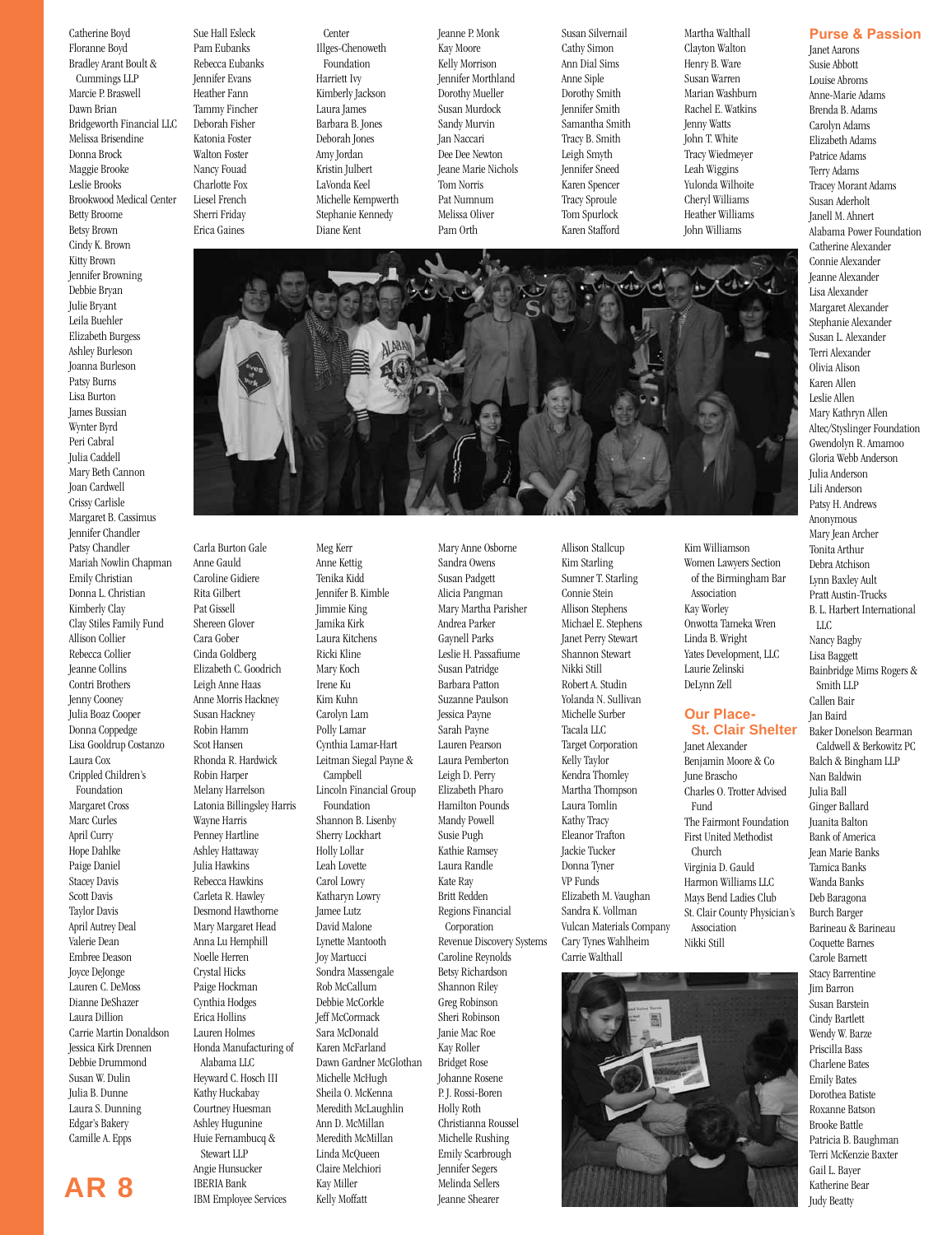Janet Lucas Beck Paula Beck Joellyn Beckham Susan Oliver Belcher Belk Foundation Elizabeth Bell Jamie Bell Jenny Bennett Kimberlee Benos Katy Bentley Alison Berman Rosalva Bermudez-Ballin Julia Bernstein Tracey Bielen Nancy Biggio Melissa Billings BioHorizons Birmingham City Councilor Maxine Parker Birmingham Psychiatry Pharmaceutical Studies Inc Blackfish Strategies LLC Barbara L. Blair Marie Blair Sheila Blair Blair Family Advised Fund Pam Blalock Dalton F. Blankenship Sela Blanton Debra Blaylock Blue Cross Blue Shield of Alabama Sally Bluhm Mary Boehm Anthony Boncore Emily Sides Bonds Alisa Boone Katie Booth Teri Borders Lynn Bostock Deborah Boswell Kelly Bottcher Roma W. Bounds Kathryn Bowden Lisa Bowker Susan Bowman Marty Box Catherine Boyd Wendi Boyen Lajuana Bradford Bradford Health Services Lyn M. Bradford Parker Evelyn Bradley Hallie Bradley Bradley Arant Boult & Cummings LLP Lessie Brady Julie Brandup Lindsey Branyon Brasfield & Gorrie LLC Marcie P. Braswell Jennifer Bratton Karen Braxton Charlena H. Bray Arlene Breaux Simona Breibart Elna R. Brendel Bridgeworth Financial LLC Sharon Hamilton Broach LeTangelon Broadnax Robin Bromberg Maggie Brooke Dell S. Brooke Tracy Brookings Katie Brooks Ellen Broome Susan Brouillette





Vickie Chandler Agnes J. Chappell Ernestine Chapple Suzanne Childers Kris Childs Linda Childs Callan Childs McWilliams Elizabeth Choy Myla Choy City of Birmingham City of Birmingham Office of City Council Faye Clark Carol Clarke Peggy Clarke Clay Stiles Family Fund Joanna Clayton Mary Carolyn Gibbs Cleveland Mel Cleveland Jan M. Clevenger Kaye Cloud Susan Clowdus Martha McMillan Cobb Patricia P. Cobb Cobbs Allen and Hall Inc. Elizabeth Cochrane Tammy Cohen Beaty Coleman Alethea P. Cole-Tyson Allison Collier Kathleen A. Collier Pamela Collins Memily Colvin Dana R. Compton Susan Compton Bonita Conley Margaret Cook Pamela Cook Sheri Cook Lauren Cooper Suzie Cooper Jennifer Cope Caryn Corenblum Kathryn Corey Staci Cornelius Elouise Cotton Anne Couch Sarah Cowart Ann Hamner Cowin Annette Cox Celia McGarity Cox Melinda Craft Kristen B. Craig Jayne Crane Sandy Crapet Emily Crawford David L. Crawley Susan S. Creel Judy Crittenden Katie Crommelin

Jim Cronican Cameron Crowe Becky Crum Debbi Crumpton Marlena Cummings Emily M. Curran Starla Curry-Hilliard Susan Curtin Lynn E. Cushing Cathy Eades Daniel Paige Daniel Anne Daniels Deborah Danneman Caroline R. Darby Kate Dewitt Darden Denise Dauphin Angela Davidson David M. Davis Jean Speer Davis Jo Teal Davis Susanna Davis Twanna Davis April Autrey Deal Katherine K. DeBuys Larry Deep Jill Deer Torrey S. DeKeyser

Stephanie Dorolek Isa Dorsky Donna Doss Ellen Dossett Susan D. Doughton Augusta Dowd Bevan Dowd Leslie Doyle Anna Draper Isabelle K. Dreher Patsy D. Dreher Debbie Dresher Patty Driscoll Jill Driver Khristi Doss Driver Sarah Sumner Duggan Donna Dukes Carolyn G. Dunkle Becky Dunn Emily Dunn Jennifer M. Dunn Dunn French Foundation Laura S. Dunning Tamika Dunning Joyce B. DuPree Matthew Dutton Tina M. Ealy Laura Eanes Cameron Earnhardt Meta Eatman EBSCO Industries Inc. Mary Edgar Arnika Clements Edwards Jill Jowers Edwards Liz Edwards Elaine Eggers El Paso Corporation Helene S. Elkus Amy Ellis Dana Ellis Julie M. Ellis Michele Elrod Ellen Elsas

Della Fancher Elizabeth Farrar Elizabeth K. Faucette Lynne Faulstich Tricia Felgner Renee Fenn Casi Ferguson Monty Ferlisi Mavi Figueres Barbara Finkelstein Heather Fitzmorris Elizabeth L. Fitzpatrick Linda Flaherty-Goldsmith Maria Fleisher Beth Donovan Flowers Kristy Flynn Sara D. Folcher Karen Ford Mary P. Forman Michelle Forman Pat M. Forman Rhonda Fort Jennifer Foster Amanda Fox Foxcroft Condominium Patty Francis The Frank and Fred Friedman Family Foundation Beth Franklin Frankly Speaking Communications LLC Elisabeth French Liesel French Sherri Friday Jennifer Fridley Cathy O. Friedman Linda Friedman Sally Friedman Gretchen Magan Frizzell Rachel Fry Penny Fuller Anna S. Gainer

Paige Goldman Debra H. Goldstein Joel Goldstein Ali Goodrich Elizabeth C. Goodrich Gillian W. Goodrich Mary Goodrich Maura R. Goodwyn Rebecca J. Gordon Cynthia Gore Julia M. Goyer Ramona Graffeo Christina Graham Suzanne W. Graham Pat L. Grant Gaile Pugh Gratton Jennifer Gray Shaun D. Gray Susan Gray Robbin Grayson Greater Birmingham Convention & Visitors Bureau Darlene Green Judy Greenwood Gaines Grelier Eleanor Griffin Rosalind Griffin Pamela Griffith Karen Griner Melanie Grinney Kay P. Grisham Anna Gualano Lisa Guthrie Kelly Gruesbeck Gwathney Leigh Gwathney Ann Haas Laila Haas Richard Haberstroh Susan Hackney Virginia Hackney Penny Haft Janis Hagen



Kathryn Delk Linda DeMarco Robin Demonia Nancy Denney Michael Denniston Debby D. Denson Nancy F. Denson Elizabeth Deuel Brenda Dickerson Stacy Dickerson Carol Dickinson Karleen Dietrich Anna Manasco Dionne Suzan Doidge Jennifer Dollar Charlotte Donald Kay L. Donnellan William Donovan

Henrietta S. Emack Energen Corporation Lisa Engel Jaime Erdberg Rachel Estes Rebecca Eubanks Brownie Evans Jennifer Evans Trudy R. Evans Brooke Everley Wendy Evesque Elizabeth Y. Ezell Kristy Ezell Gerriann Fagan Faith Chapel Christian Center Karle Falkenburg Brandon Falls

Erica Gaines Shari Garrison Cheryl Gary Roman Gary Anne Gauld Virginia D. Gauld Janet Gessert Elizabeth Ghareeb Teresa Gholson Stacey Gilbert Mary Jane Gillum Susan Gilpin Miller Girvin Fran Godchaux Nancy C. Goedecke Annie Bayer Goldberg Golden & Associates Construction LLC

Lori Haley Randa Hall Majella C. Hamilton Willa Yvonne Hamilton Sara Fuller Hamlin Kelly Hammond Stacey M. Handelong Donna Hankins Janice C. Hanson Mary R. Hanson Cole Harbert Kathryn D. Harbert Harbert Management Corporation Michelle Harbison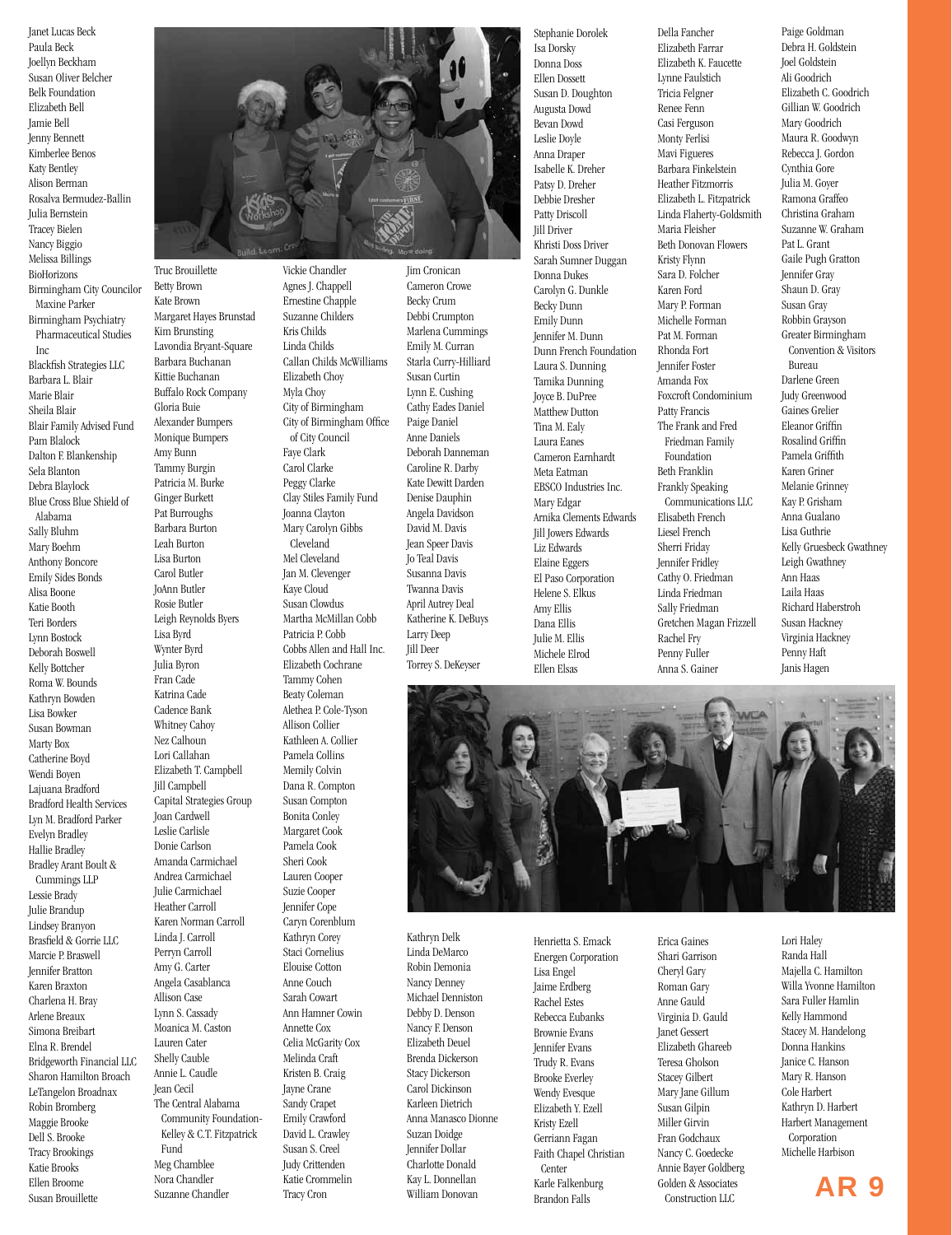

Hare Wynn Newell and Newton LLP Gwen Harlan Clarissa B. Harms Karlisa Harris Jacqui Hart Penney Hartline Denetra Hartzog Sherry Harvella - Tobia Anna Slive Harwood Rubye D. Haskins Ashley Hattaway Christine Hawkins Rebecca Hawkins Ann B. Hayes Lauren Hayes Leah Hazzard Kathy Hedrich Nicole Hedrick Emily Heide Ginger Held Susan P. Held Karen Henderson Patsy Hendley Jan Henninger Amy Heslin Shirley Hess Sherri Hickman Darren Hicks Lucy C. Hicks Anne H. Hightower Elaine Hill Melissa Hill Carey T. Hinds Erin Hinote Gretchen Hinton Laura E. Hinton Deborah Hitchcock Kathy Hoar Hoar Construction Leigh Anne Hodge Betty Hodges Cynthia Hodges Kristin Hogue Tricia Holbrook Peter Holby Patricia Holladay Angela Holley Shannon L. Holliday Kathy Couch Hollis Lisa Holloway Mary Evelyn Holloway Camelia Holmes

Thomas Hoover Virginia Hornsby Heyward C. Hosch III Katherine Houston Rosilyn Houston Kristen Howard Melissa Howard Carolyn B. Howell Beverley Hoyt Ann Huckstep Key Hudson Joanna Hufham Nancy Hughes Tessa Thrasher Hughes Jan Hughey Jim Hughey III Huie Fernambucq & Stewart LLP Kelly Hulsey Mildred E. Hulsey Stephanie Hunt Carol Hunter Elizabeth Hutchins Laura C. Hydinger Independent Presbyterian Church Margi Ingram Ashley Inscoe Mitzi Ireland Pauline Ireland Jeanne L. Jackson Nicole Jackson Susan Jackson Janice Jefferson Virginia Jefferson Jefferson County District Attorney Office Amy E. Jemison Jemison Investment Company Inc Kylie Jernigan Joe Lee Griffin Foundation Ann Gunter Johnson Carol Johnson Sarah Jane Johnson Marjorie Johnston Alesia Jones Catherine Sloss Jones Elizabeth R. Jones Gwendolyn Jones Judy Jones Lisa Jones Margaret D. Jones Peggy Jones Jennifer Jones DiSalvo Carolyn Jordan Cassandra Joseph Judge Alan King

Junior League of Birmingham Amy Ward Kabase Abdul K. Kallon Maria Katz Kathleen Kauffman Leigh A. Kaylor Sonja Keeton Julie Keith Sara Lynne Keith Defronia Kelly Dawn Kent Enid Keyser Natalie Kianoff Kate Kiefer Jennifer Kilburn Allen Kilgore Jenifer Kimbrough Mary Kimerling Sheryl & Jon Kimerling Beverly Kimes Bernard Kincaid Annette Kinderman Carolyn King Kaira King Sara Kinney Jamika Kirk Kimberly Kirklin Anna Kittinger Ricki Kline Bobbie Knight Wendy Knight Mary Ann Knotts Julie Koch Alicia Koester Lachelle Koon Judy Kowalski Donna Kraselsky Ginger Kreisberg Judy Krueger Zandra Krulak Bob Kyle L. Kianoff & Associates Inc Wendy Lacey Lakeshore Foundation Cynthia Lamar-Hart Gina Lamaster Annette W. Langley Savannah Lanier Carolyn Lankford Gayle Lantz Lynn and Benny LaRussa Philippe W. Lathrop Amanda O. Lawson Judy Brown Lazenby Leonette Leavell Arthur D. Shores Lee

Helen Shores Lee

Legacy Community Federal Credit Union Gayle W. Leitman Leitman Siegal Payne & Campbell PC Mary Beyer Lell Robert Leo Ally Leonard Ina B. Leonard Gina Levert Faye Levin Emily Levine Julie Levinson-Gabis Debra Taylor Lewis Kamilah Gray Lewis Melody Lewis Nancy Lewis Lightfoot Franklin & White LLC Jane Limehouse Dominique Linchet Tina Lindsay Susan O. Lines Shannon B. Lisenby Margaret Little Mary Little Sandra K. Littleford Susan Bevill Livingston Lynn Lloyd Kathy Logan

Angela Luckett Misty Luna Rena Lyle Belinda Lyons Barrett MacKay Yolanda Manning Judy Mannings Mary Jane Maple Marathon/Thomas E. Jernigan Foundation Carole Marks Eileen Markstein Rosalind W. Markstein Tanisha Marshall Jennifer Martin Kristin Martin Gina L. Mason Melinda M. Mathews Beverly Matlock Kimberly F. Matthews Bacarra Sanderson Mauldin Cindy May Judith May Shelanda May Mayer Electric Supply Company Maynard Cooper & Gale PC Fenita Mays Stephanie H. Mays April S. McAnnally Terry McBride Cathy McCain Jennifer McCain Marlene McCain Sheree McCall Connie McCallum Kelley McCallum Shirley McCarty Andrea G. McCaskey Teresa McClendon Angie McCord Phyllis McCrary Annie McCray Marla McCully Laura McDonald Maggie McDonald Nancy A. McDonald Cindy McDougald Kellie McDowell Alexa McElroy

Julie McMackin

Carrie McMahon Lisa McMahon Ann D. McMillan Linda McQueen McWane Inc Medical Linen Service Inc Medical Properties Trust Pam Meisler Arnetas Sireka Melton Jane Menendez Merrill Lynch Candy Meyerson Elizabeth Middlebrooks Carole Miller Cathy Curtis Miller Debra Miller Kathy Miller Lisa Q. Miller Nancy A. Miller-Borg Gail Mills Helen Crow Mills Helen Milteer Debra Mims Carol Minisman Anne W. Mitchell Shirley Mitchell Gwen Mizzell Judy Monheit Kathy Monroe Alyssa Monson Monumental Contracting

Services Dianne A. Mooney Leslie Moore Vonner Moore Jennifer Morphew Jackie Morrette John C. Morris Jr. Miriam Morris Virginia Morris Carmen Morrow Amy Morse Anne Knox Morton Tamara Moser Anne R. Moses Motion Industries Dorothy Mueller Eugenia Mullins



Sharri Logsdon Virginia McGinnis Long Lisa Lord Kendyl Lowe Pat Lowe Jacqueline Lowery Katharyn Lowry Sue Ellen Lucas Karen Luce

Sadie McElroy Jennifer McEwen Dawn Gardner McGlothan Molly McGregor Sheila O. McKenna Virginia McKibbens Melissa McKie Meredith McLaughlin Julie McLean

Stephanie Mullins Margaret Murdock Sandy Murvin Lisle Nabell Nancy Nagrodzki Sara P. Nall Lisa Narrell-Mead Linda Neal Jeramy Neill

Sandra Plenty Nancy Pless Pat Poer Reese Ponder

Ashley Randolph McMahon Janine Neubauer Barbara F. Nevins Barbara Nichols Jeane Marie Nichols Melanie Nichols Ashley Nicholson Carol Ann Nicrosi Nita Dunston Hair Studio Carol K. Nix Lee Nix Martha Noble Nancy Noble Elizabeth Noles Leone Norris Carol Norton Amy Nunneley Jennifer A. Nunnelley Oasis David Oberman Hansatu Odi Shannon O'Guin Michelle Oliver Mandy Olson Dorothy O'Neal Kathryn O'Neal Sandra J. O'Neal O'Neal Steel Lisa O'Neil Angela O'Rourke Erica Orr Pam Orth Mary Anne Osborne Outside The Box Bette Owen Celisa Owens Faye D. Owens Frances Owens Lynne S. Owens Sandra Owens Dottie Daigle Pak Victoria Baxter Palefsky Jocelyn Palmer Julie A. Palmer George Ann Parker Joy Parker **Jennifer Patten** Barvette Patterson Sonja Patterson Virginia Patterson Suzanne Paulson Sarah Payne Suzanne Payne Renee Peacock Pearce Bevill Leesburg & Moore PC Mary Peeples Pat Pelham Emily Penfield Marjorie Perlman Leigh D. Perry Teresa Petelos Karen Peterlin Samantha Petrey Laura Petro Betty Pewitt PFT Services Carol L. Phillips Kathryn Gilmer Phillips Linda D. Phillips PHP Communications Inc Ann S. Pierce Caroline Pittman Carole Marcus Pizitz Pleiad Foundation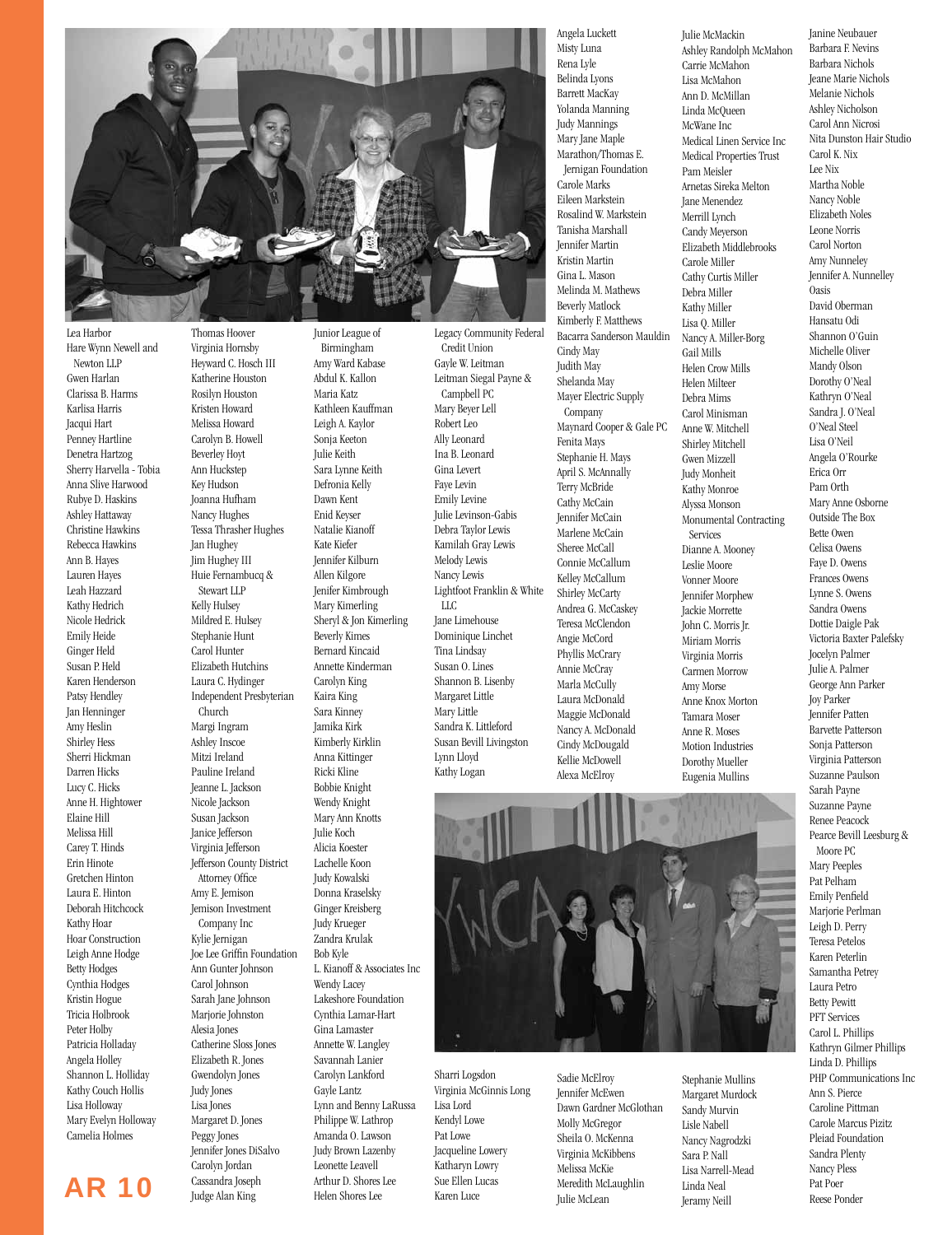Cynthia Poole Anthony Porter Kathryn Hicks Porter Margaret Porter Rebecca Posey Laura Poston Valerie Hicks Powe Jennifer Powell Andrea Bailey Powers Nancy M. Poynor Sallie Pradat Erin May Price Willard Price Murray Priester Caryl P. Privett Ingrid Propst Protective Life Corporation Connie Pruett Publix Super Markets Charities Teresa Tanner Pulliam Leigh Putnam Gia Rabito Patricia Raczynski Peggy Rafield Anntwinette Ragland Laura D. Ramsay LaVerne Ramsey Helen Braswell Rand Gloria Randolph Richelle Ransom Laurie B. Rapier Lynn Rathmell Carolyn S. Ratliff Cynthia Raulston Laura Read Alfred R. Rector Red Diamond Inc Bess Reese Katie Reeves Regions Financial Corporation Beverly Register Caroline Reich Mary Romano Rembert Jen Remick Revenue Discovery Systems Caroline Reynolds Misty Reynolds Peggy G. Rhodes Debby Rich Martha Anne Rich Mary Richardson Carol Ringland Dennis Ripple Margaret L. Ritchie Susan Ritter Anna Catherine Roberson Carla S. Roberson Loyd Roberson Faaniniva Roberson Mary Elizabeth Roberson Elizabeth Roberts Marcella Roberts Eva T. Robertson Donna Robinett Anngeleaner Robinson Kelli Robinson Laura Robinson Sheri Robinson Janis Rogan Kim J. Rogers Cathy Rogoff Millicent Ronnlund Paula Rookis Mary P. Rooney Carol E. Rosenstiel

Jessica Roskin

Katrina Ross Bunny Rotenstreich Nancy Rousso Royal Cup Inc Kelli M. Rucker Carly Jayne Rullman Gail Rushton Mary Russell Rachel Russell

Amy Saag

Lewis

Judie Seitel Janice Self

Anne Senft

Rhonda Siegel Toby Siegel Shannon Simmons Sherron Simmons Jackie Simons

Jeannie Singer Sanjay Singh Lindsay Sinor Sirote & Permutt PC Alice J. Skinner Allison Skinner Katherine Skinner Liz Slive Leigh Sloss-Corra

Linda J. Stone Angela Stowe Melissa B. Strange Queen Stratman Debi Strevy Jera G. Stribling Lauren Stricklin Sharon Stuart Mary Lee W. Sullivan

> Yolanda N. Sullivan Surgical Care Affiliates Susan Swagler



Katrina M. Watson Jeanette Watters Latanishia D. Watters Holli Watts Jenny Watts Nancy Watts Gretchen Waudby Sally Broatch Waudby Amy Weber Liz Weber Allison Webster Pam Weed Amanda Weil Weil Family Foundation Katie Suttle Weinert Amanda Starnes Welden Joel Welker Carol A. Wells Jan Wells Wells Fargo Janet Wertheimer Western Supermarket Allison Westlake Kathy Whatley Barbara Wheeler Celeste Whitaker Charlotte Whitaker Andrea White Deborah F. White White Arnold & Dowd PC Jessica D. Whitehead

Sherri Swickward Laurel Swope Mary Lou Taber Tacala LLC Lindsey Tanner Maggie Tanner Marilyn Tanner Sherrie Tarpley Melva J. Tate Karen Tauxe Andrea Taylor William Taylor Leah Taylor Temple Emanu-El Bentina Terry Ann Beck Thomas Valerie Thomas Mary J. Thomas-Brewer Sherrie Thomas-Jones Adelia Thompson Martha Thompson Staci Thompson Tracy M. Thompson Katherine Thomson The Thompson Foundation Hannah Thornbury Teresa Thorne Sally Threlkeld Gray Thuston Emily Tidmore

Ruth Ann Varnell Denise Vaughn Molly Vaughn Sherry Vaughn Adele P. Veal Sharon Venz Mary Ella Vickers India Vincent Sandra Vinik Virginia A. Vinson Cameron M. Vowell Ann Vrocher Vulcan Materials Company Nancy Wagnon Carol H. Waites Suzanne Wald Belinda Waldo Patricia Wallwork Kristi Walters Carrie Walthall Valeria M. Walton Leslie Wampol Joanna Ware Susan Warren Warren Averett Kimbrough & Marino PC Laura Washburn Candace J. Wason

Williams & Brooke Family Foundation Lynn Woehle Cindy Wood

Stephanie Wood Woodlawn Deliverance Temple Church Laura Woodruff Odessa Woolfolk Sally Woolley Kay Worley Onwotta Tameka Wren Cathy Wright Courtney Wright Joan Wright Rita Wright Brenda Wyatt Danna Yarmowich Laurie Yearout Bess Owen Yeilding Sally S. Yeilding Tamula Yelling Melissa Yen Marcie Yielding YMCA of Greater Birmingham Louise Yoder Catherine Youngblood Anne R. Yuengert Emily Zeigler DeLynn Zell Melissa Zivitz

#### **Purse & Passion St. Clair**

Helen Adams Sonja Adams Amanda Agnew Lavane Aiello Allyne Aiken Alabama Power Eastern Division Deb Aldridge Jeanette Allen Lou Ellen Allen Donna Ambrosius **Anonymous** Ann Arnett Artistic Hair Johnnie H. Atchison Susan Bagby Lisa Baggett Karen Bain Nina Barnes Carole Barnett Trista Barrentine Pat Barrett Phyllis Barrett Karen Barwick Janet Bean Robin Becnel Belk Inc Dean Bennett Emily Bernstein Genelle H. Berry Jane Bishop Sarah Beth Blair Shirley Bobo Carol Boone Nicole Boswell Donette Bower Mike Bowling Rosalyn Bowman Christal Brannon June Brascho Helen Braswell Nancy Tarrant Brewer Lorrie Brooks Melissa Brooks

AR 11

Margaret Russo Lisa H. Rutherford Meaghan Ryan Shalini Saini Jeanene C. Salze Amy Sanders Frances Sanders Janice K. Elder Sandy LaTasia Sanford Betty Sartain Carolyn Satterfield Leah F. Scalise Mary Catherine Scalise Amber Scanlan Carole B. Schafer Bobbie Schlueter Joseph R. Schmidt Heidi Schoonover Patti Schwefler Melinda Scott Michelle Scott Virginia Scruggs Mary Noel Sellers ServisFirst Bank Joyce Serwitz Marylin Seymour Jacquelyn Shaia Jane Shalhoop Crystal Shannon Dawn Helms Sharff Lisa J. Sharp Keisa Sharpe Jessica Shaver June Fore Shaw Trinket Shaw Anne Shealy Leah Sherman Lauren Shine Tanya Shunnara Barbara Siegal Isabel Siegal Jean Smallwood Beth Smith Beverley H. Smith Butch Smith Deborah Smith Dorothy Smith Iyesha Petty Smith Jane Smith Jennifer Smith .<br>Lori A. Smith Mia Smith Natalie Smith Rita Smith Rosalie Bahakel Smith Samantha Smith Sheila Smith Irino Smitherman Debra J. Snider Virginia Lolley Socolof Wendy Soniat Robbin Sorrell Southern Natural Gas Southern Nuclear Operating Company Southland Tube Wynne Speir Joyce Spence Lynne Spencer Michelle Spencer Joyce T. Spielberger Betsy Spivey Camille Spratling Tracy Sproule Jenise Spurlock St. Vincent's Health System Carol Standifer Karon Staples Sumner T. Starling Joan Starnes Patricia Starr Connie Stein Stephen Bradley & Associates LLC Stephens Foundation Sterne Agee & Leach Jennifer C. Stevenson

Elizabeth Stewart Kristy Stewart Holly H. Stiles Nikki Still Carol Stone

Gwendolyn Swain

Sherri S. Van Pelt Ann Vaphiades

Margaret Whiteside Sarah Whiteside Lynda Whitney Deborah Wiatrak Shelly S. Wiggins Ginny Willcox Adeline Williams Cheryl Williams Cindy Williams Dana Williams DeValerie Harry Williams Jeffrey A. Williams Florence Williams Jacqueline Hamilton Mary A. Williams Patti Williams Peggy Williams Regina Williams Wilhelmine D. Williams Kelly Williamson Williamson Martin Jackie Wilson Jamie Wilson Judy Wilson Joan Witherspoon-Norris